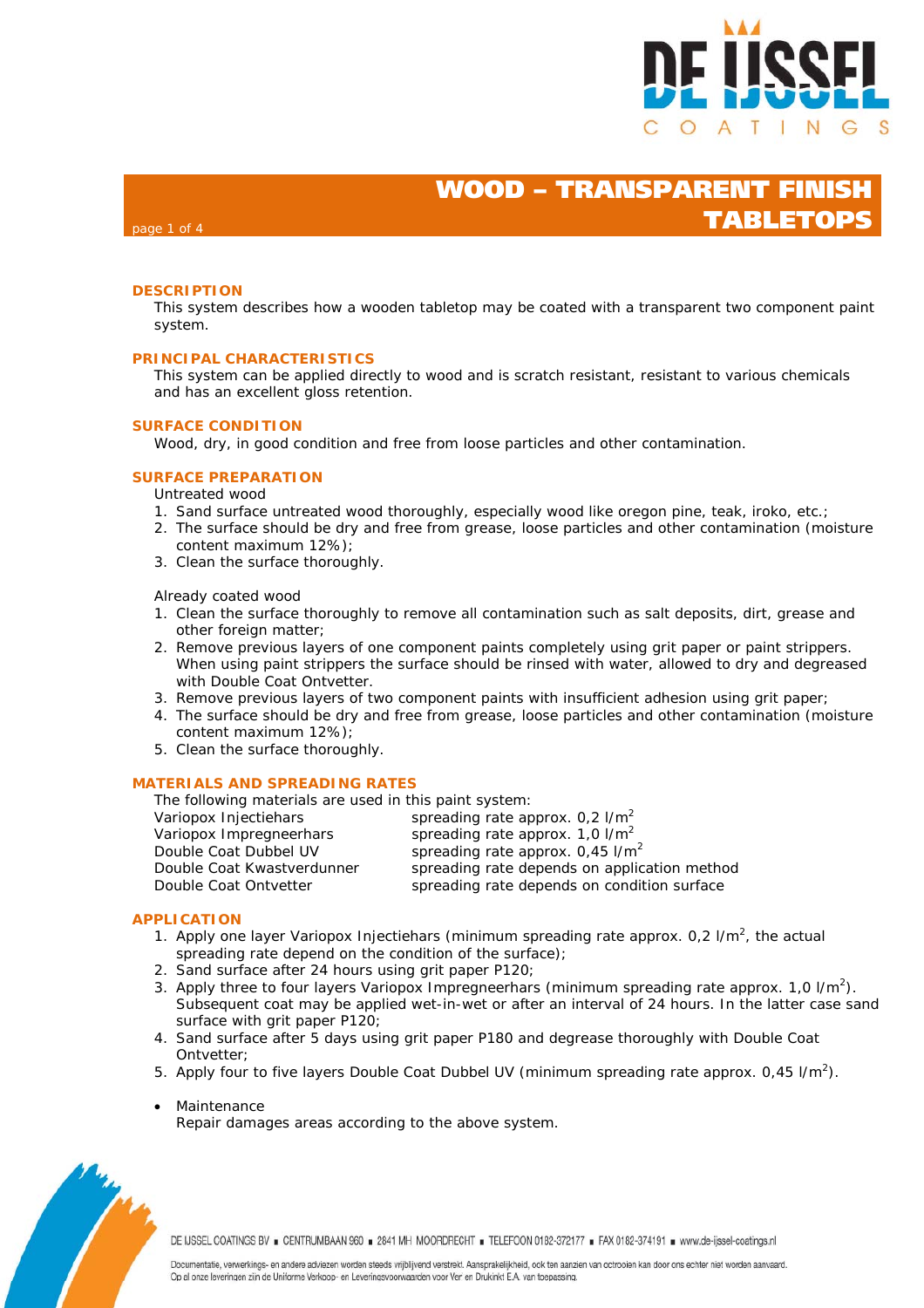

## **WOOD - TRANSPARENT FINIS TABLETOPS**

### **ADDITIONAL INFORMATION**

### Wood

page 2 of 4

Wood is a natural product which may be damaged by a natural process under the influence of moulds, fungus and moisture. The rate of this process depends on different variables such as the type of wood, the temperature, the moisture content, exposure to sweet or salt water, etc. The wood may be protected against natural decay by applying a suitable and durable paint system. Tropical types of hardwood contain materials which may cause problems such as poor adhesion, blistering, slow curing or discoloration. Only through a careful surface preparation these problems may be avoided.

• Joinery

Tabletops often consist of various parts which are joined using adhesives. As adhesive for these parts or for veneer we recommend the use of two component adhesives based on epoxy resins. Using other types of adhesives may cause surface defects in the coating system.

Shrinkage

At certain conditions such as exposure to high temperatures epoxy resins have the tendency to exhibit excessive shrinkage. Shrinkage may cause surface defects in the coating systems. Shrinkage may be avoided when the epoxy resins is allowed to fully cure at ambient temperatures. Do not apply recoat Epoxy Impregneerhars too soon with Double Coat Dubbel UV but allow sufficient time between the two products.

Sanding

A durable adhesion will be obtained by thorough preparation of the surface. This may be achieved by sanding the surface. Sanding is also necessary when the time lapsed between application of each coat exceeds the maximum overcoating interval.

During application of the finishing coats, we recommend to use for each coat a finer grit paper. The table gives the recommended grit sizes:

| Grit paper:   | Recommended for:                                                                         |
|---------------|------------------------------------------------------------------------------------------|
| $P24 - P36$   | Suitable for steel prior to application of IJmopox ZF primer.                            |
| P60           | Suitable for polyester gelcoat prior to the use of epoxy adhesives and bonding pastes.   |
| $P60 - P80$   | Suitable for:                                                                            |
|               | Removal of old coats of paint,                                                           |
|               | Sanding aluminium prior to application of IJmopox ZF primer.                             |
| P120          | Suitable for:                                                                            |
|               | Sanding polyester gelcoat prior to repair with fillers,                                  |
|               | Sanding of Variopox Injectiehars, Variopox Impregneerhars en Variopox Universele         |
|               | hars.                                                                                    |
| $P120 - P180$ | Suitable for:                                                                            |
|               | Wood, after application of first coat of paint,                                          |
|               | Epoxy fillers,                                                                           |
|               | Polyester fillers,                                                                       |
|               | Sanding of IJmopox ZF primer and/or IJmopox HB coating between each coat.                |
| $P180 - P220$ | Suitable for:                                                                            |
|               | Sanding of Variopox Injectiehars, Variopox Impregneerhars en Variopox Universele         |
|               | hars,                                                                                    |
|               | Sanding of IJmopox ZF primer of IJmopox HB coating prior to application of Double        |
|               | Coat.                                                                                    |
| $P220 - P280$ | Suitable for sanding gelcoat prior to application of Double Coat.                        |
| $P320 - P400$ | Suitable for sanding Double Coat between each coat.                                      |
| P600          | Suitable for sanding Double Coat prior to application of the final coat Double Coat when |
|               | dark colours are used such as DC 855, DC 854 en RAL 5011, etc.                           |
| Finer then    | Suitable to remove dull areas prior to polishing.                                        |

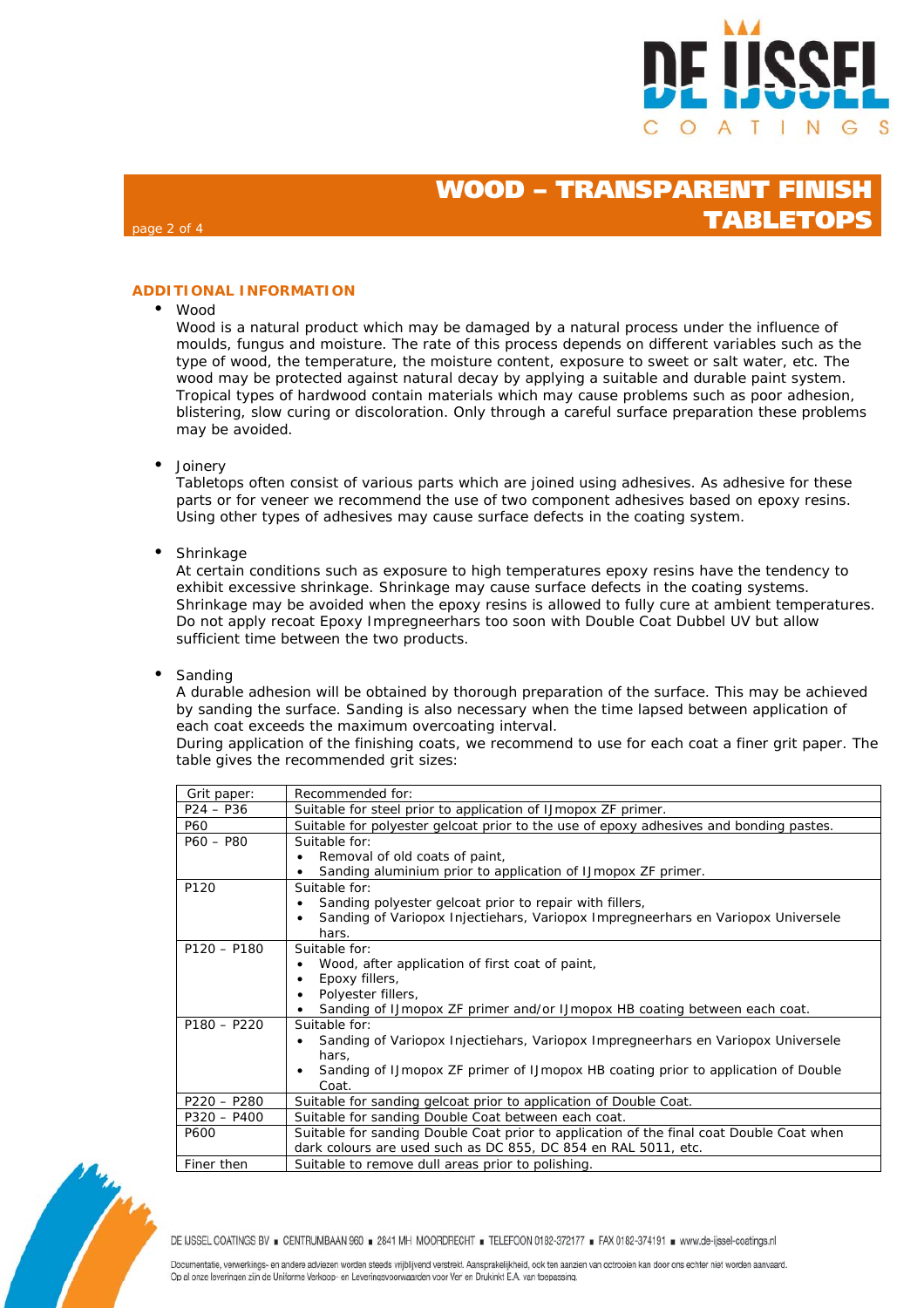

# **WOOD - TRANSPARENT FINI TABLET**

### Grit paper: Recommended for: P600

#### • Example application schedule

page 3 of 4

|                |                                                     | dry film  | spreadin  | recoating   |                                                                                                                                |  |  |
|----------------|-----------------------------------------------------|-----------|-----------|-------------|--------------------------------------------------------------------------------------------------------------------------------|--|--|
|                |                                                     | thickness | g rate    | interval at | preparation before next                                                                                                        |  |  |
| step           |                                                     | $(\mu m)$ | $(m^2/l)$ | 20 °C       | step                                                                                                                           |  |  |
| 1              | Pre-treatment                                       |           |           |             |                                                                                                                                |  |  |
| 2              | Apply Variopox<br>Injectiehars                      | n.a       | 5         | 24 hours    | Sanding P120.                                                                                                                  |  |  |
| 3              | Apply first coat<br>Variopox<br>Impregneerhar<br>S  | n.a       | 3,3       | 24 hours    | Sanding P120.                                                                                                                  |  |  |
| $\overline{4}$ | Apply second<br>coat Variopox<br>Impregneerhar<br>S | n.a       | 3,3       | 24 hours    | Sanding P120.                                                                                                                  |  |  |
| 5              | Apply third coat<br>Variopox<br>Impregneerhar<br>S  | n.a       | 3,3       | 24 hours    | Sanding P120.                                                                                                                  |  |  |
| 6              | Apply fourth<br>coat Variopox<br>Impregneerhar<br>S | n.a       | 3,3       | 5 days      | Degrease with Double<br>Coat Ontvetter and<br>sanding with P180.                                                               |  |  |
| $\overline{7}$ | Apply first coat<br>Double Coat<br>Dubbel UV        | 40        | 10,0      | 24 uur      |                                                                                                                                |  |  |
| 8              | Apply second<br>coat Double<br>Coat Dubbel UV       | 40        | 10,0      | 24 hours    | When recoated within 48<br>hours no preparation is                                                                             |  |  |
| 9              | Apply third coat<br>Double Coat<br>Dubbel UV        | 40        | 10,0      | 24 hours    | required, otherwise<br>sanding with P240 - P400.<br>Use between subsequent<br>coats finer grit paper to<br>avoid scratchmarks. |  |  |
| 10             | Apply fourth<br>coat Double<br>Coat Dubbel UV       | 40        | 10,0      | 24 hours    |                                                                                                                                |  |  |
| 11             | Apply last coat<br>Double Coat<br>Dubbel UV         | 40        | 10,0      |             |                                                                                                                                |  |  |

- Wet-in-wet application Variopox Impregneerhars Variopox Impregneerhars may be applied wet-in-wet. When the previous layer of Variopox Impregneerhars is still slightly tacky, a next coat may be applied.
- Reinforcing with Variopox Keperweefsel When required, the first coat Variopox Impregneerhars may be reinforced with 160 gr/m<sup>2</sup> Variopox Keperweefsel. Press Variopox Keperweefsel in the fresh applied first coat of Variopox Impregneerhars and remove air using a teflon or aluminium de-aeration roller.
- Durability and surface preparation The durability of any paint system depends on a number of variables, amongst others: total dry film thickness, method of application, skill of labour, the conditions during which the coating is



DE IJSSEL COATINGS BV E CENTRUMBAAN 960 = 2841 MH MOORDRECHT = TELEFOON 0182-372177 = FAX 0182-374191 = www.de-ijssel-coatings.nl